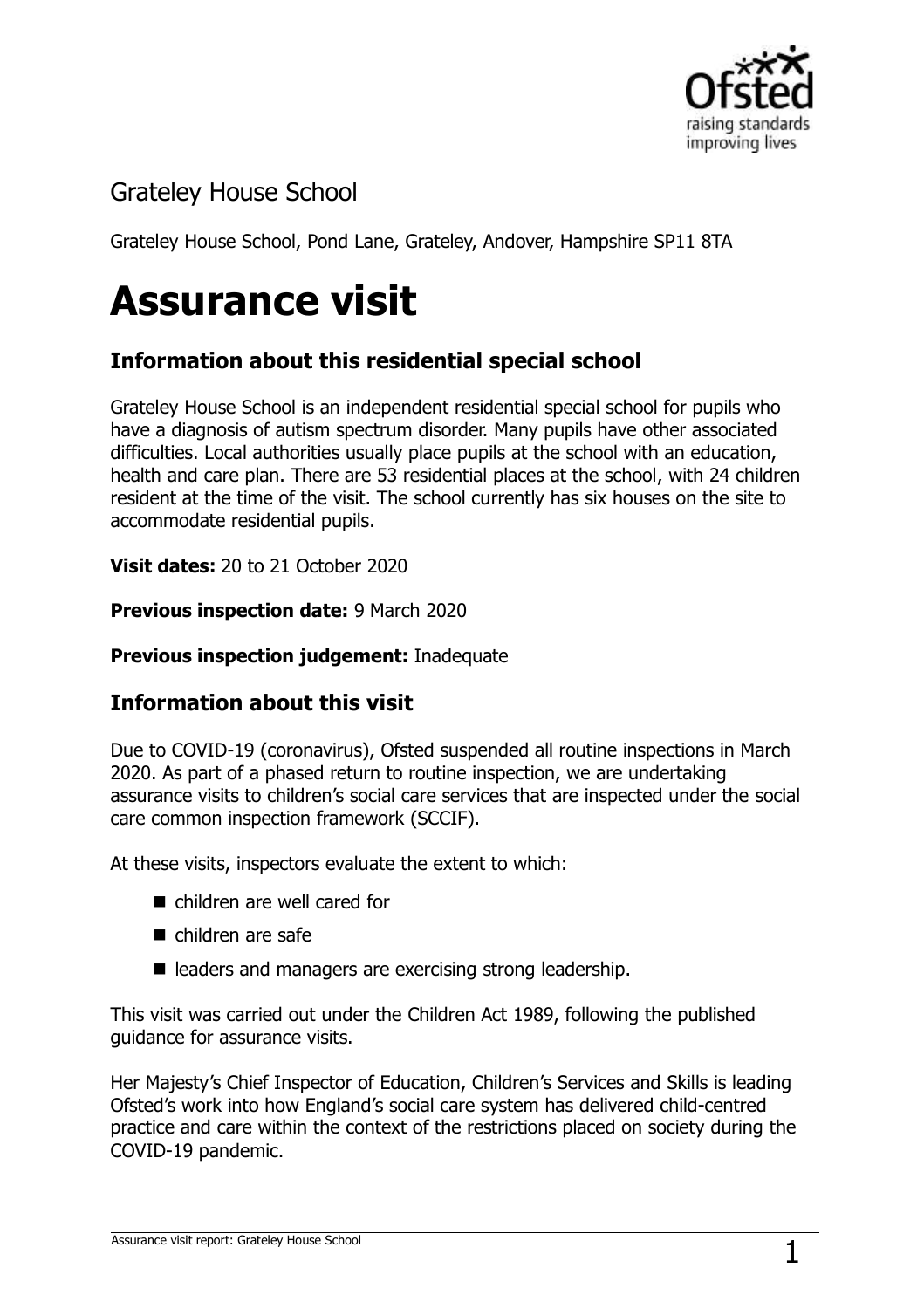

## **Findings from the visit**

We identified the following serious and widespread concerns in relation to the care or protection of children at this assurance visit:

- Staff are not actively promoting children's cultural/identity needs.
- One of the seven houses does not have sufficient communal space for the children placed there.
- Staff do not ensure that all areas of the residential accommodation are tidy and well presented.
- Managers do not consistently address safeguarding concerns thoroughly enough.
- There are significant staffing vacancies in the residential provision and this is affecting the quality of care for children.
- Risks to children are not fully considered and safety plans lack sufficient information.

#### **The care of children**

One of the seven houses accommodates six children, even though there is not enough space in communal areas for them to sit together with the adults looking after them. There is only one shared room so any pupil who does not want to be with the group has to be in their bedroom. While some prefer this, their choice is limited. Some pupils complain that there is no oven in the house, which means they have to go elsewhere if they want to cook.

Staff members had not identified or acted upon matters seen by inspectors during the visit. These included a scarf tied round a fixed ceiling light, vitamin tablets left on a bed and a bath full of water with a child's clothes still on the floor from the previous evening. This demonstrates a lack of vigilance or time given to check the day-to-day orderliness of the accommodation.

There are a significant number of vacancies, despite the recruitment of 21 new members of staff at the beginning of term. One third of support assistant posts and half of the house manager posts are unfilled. As a result, some mornings before school, not all of the houses have the required number of adults to meet pupils' assessed needs. Pupils reported that a lack of staff had, at times, curtailed the activities available to them. Staff members also expressed concern about the impact of vacancies and loss of experienced staff on children and themselves. This included staff having to stay on after shifts until sufficient numbers were available to replace them, leading to delaying plans for the evening.

None of the staff who were asked how the cultural or identity needs of children were actively addressed could give an example. This demonstrates a lack of consideration of the support that all children require to understand their own background or that of others. Children could not identify, when asked, what support is provided in understanding different cultural and identity issues.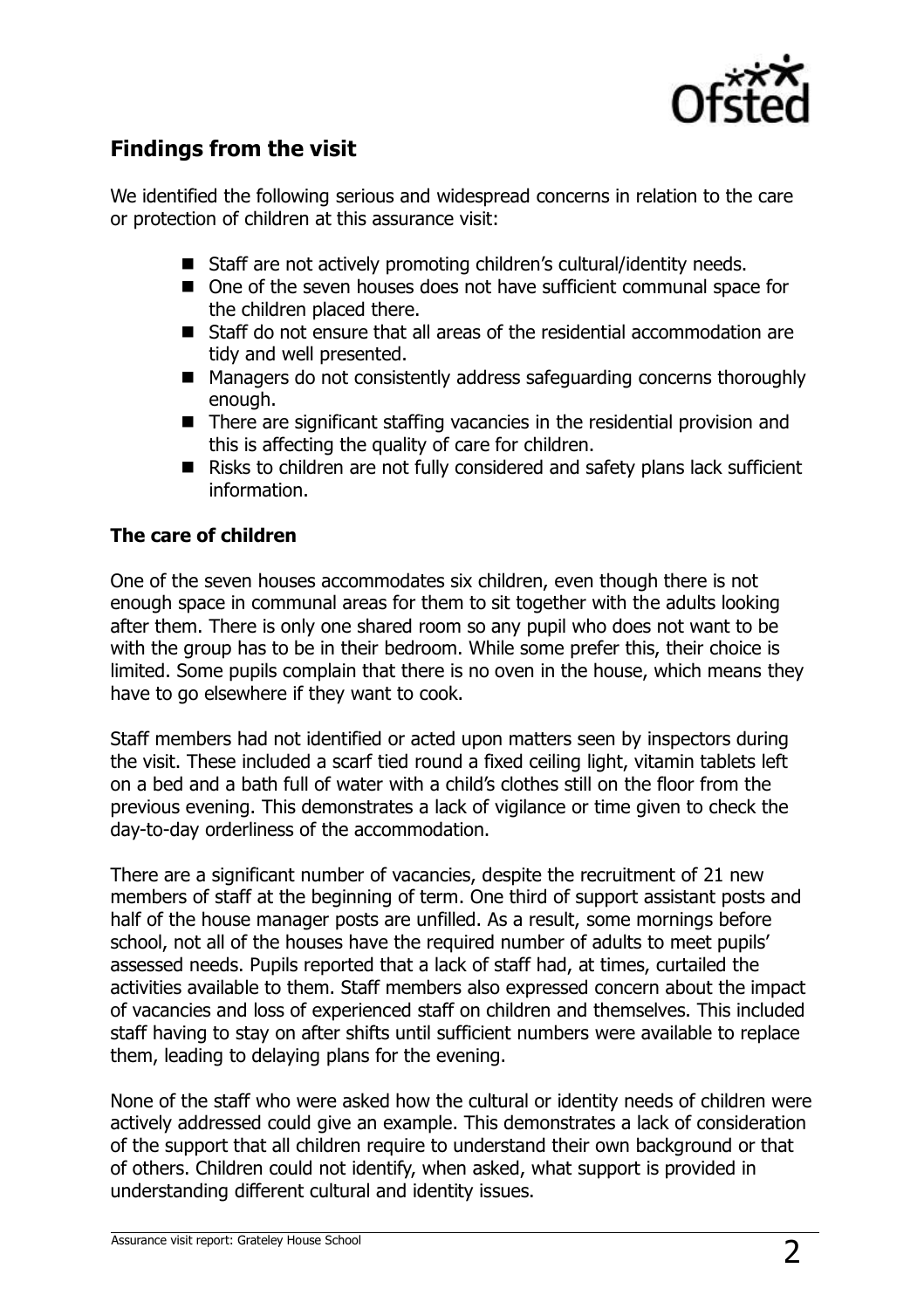

Senior staff were able to explain the factors that informed their decision to move a child into a house where there were older children and restricted space. However, the risk assessment did not record clear strategies to overcome some of the identified challenges for all of the children living in the home. This means that records lack enough detail to evidence how and why decisions have been made and their potential impact on all children.

Some parents were extremely complimentary about the school and the impact that the residential provision has had on their children. One said the school 'has become my son's saviour and world. For the first time in his life, he wants to go to school because he is experiencing educational success.'

The school provided significant support to families who required it during the time the school was shut due to the COVID-19 pandemic. This included regular video calls to children by the therapy team to monitor their mental health and providing places for the children of key workers. Parents much appreciated this.

#### **The safety of children**

Inspectors identified several shortfalls in safeguarding practice and procedures. This includes allowing a child to leave for the holidays without assuring themselves that a comprehensive safety plan was in place after she had made an allegation. This could have resulted in the child coming to harm.

Managers had also made a referral to a placing authority regarding a pupil's historical allegation. The social worker did not respond to it, but managers did not follow up the concern.

The disclosure of sexual activity between older children resulted in managers putting a safety plan in place but it lacked clear strategies for staff to follow. The risk assessment did not consider issues of capacity to give consent or any possible power imbalance. This could allow vulnerable children to continue to engage in potentially harmful and risk-taking behaviour.

Some of the safeguarding information inspectors reviewed does not evidence the emotional support provided for pupils, particularly those who display self-injurious behaviour. There is a focus on what to do if a pupil self-harms and the debriefs required but little about the preventative strategies. This includes intervention from residential staff to address a child's emotional needs. Records of key-work sessions are inconsistent and unclear about how well they address these issues.

Leaders and managers hold weekly meetings to consider any referrals and any new or ongoing concerns. The records of these meetings focus on process rather than the assessment of risk. They do not detail the concerns or the reasons for any actions taken to address them. They are, therefore, only a partial record and managers were not always able to explain the reason for what had been written.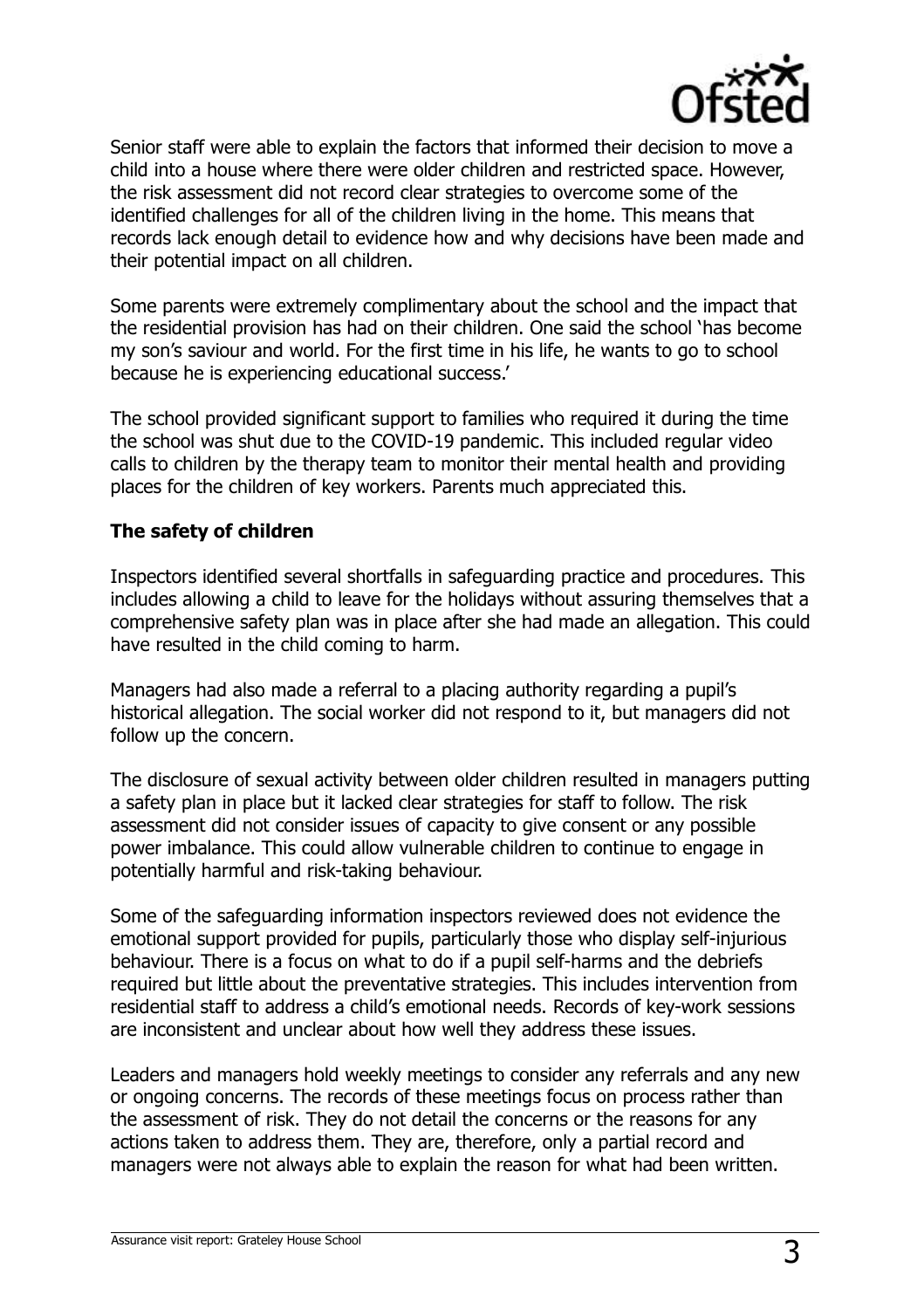

The provider has improved practice in regard to health and safety concerns that inspectors found at the last visit. For example, considerable work has been completed to rectify trip hazards. Compliance with fire safety regulations and procedures is also stronger, including drills in residential time, prompt remedial work to address fire assessment recommendations and staff training.

#### **Leaders and managers**

Leaders and managers acted quickly in response to the initial lockdown period. The residential provision initially closed and reopened in September 2020. The residential setting is set up as a 'bubble' and there are clear protocols in place to manage the risks of COVID-19.

Leaders and managers have not sufficiently monitored all the records of risk assessments, safety plans or safeguarding referrals to ensure that they are appropriate or have been followed through. As a result, leaders and managers cannot be confident that children will always be safe or well cared for. A new process for reporting safeguarding concerns is taking time to operate effectively in all instances.

Some staff, particularly those who have been subject to physical attacks by children, said that they feel senior managers have not acted with sufficient vigour to support them. There are no individualised plans in place or agreed strategies to keep adults and children safe in the house where this occurs most frequently. This contributes to low levels of confidence that those staff have in the provider to effectively address their concerns.

Managers undertake dynamic risk assessments to provide staff cover in the residential provision. Sometimes this results in staff being moved between houses at very short notice. Staff and children experience this as unsettling but it has meant that there are no more incidents at times of low staff numbers than at others.

The standard 20 reports of the independent visitor's review of the quality of care provided to children are thorough and involve discussion with all relevant adults and children. The independent person highlighted some of the concerns identified at this inspection. This included staff shortages and one of the houses where children stay having insufficient space for them.

Senior managers in the wider organisation are more aware of issues than at the last inspection and have implemented plans to address shortfalls found, for example, the new induction programme introduced in September 2020. Staff who had undertaken it described it as 'comprehensive' and say that they were well prepared for the work.

Other initiatives have yet to make an appreciable difference. The provider is rolling out plans to better oversee and respond to behavioural issues, including electronic monitoring and a school-wide approach to helping pupils regulate themselves. These are understandably at early stages of implementation and have yet to have an impact on residential care.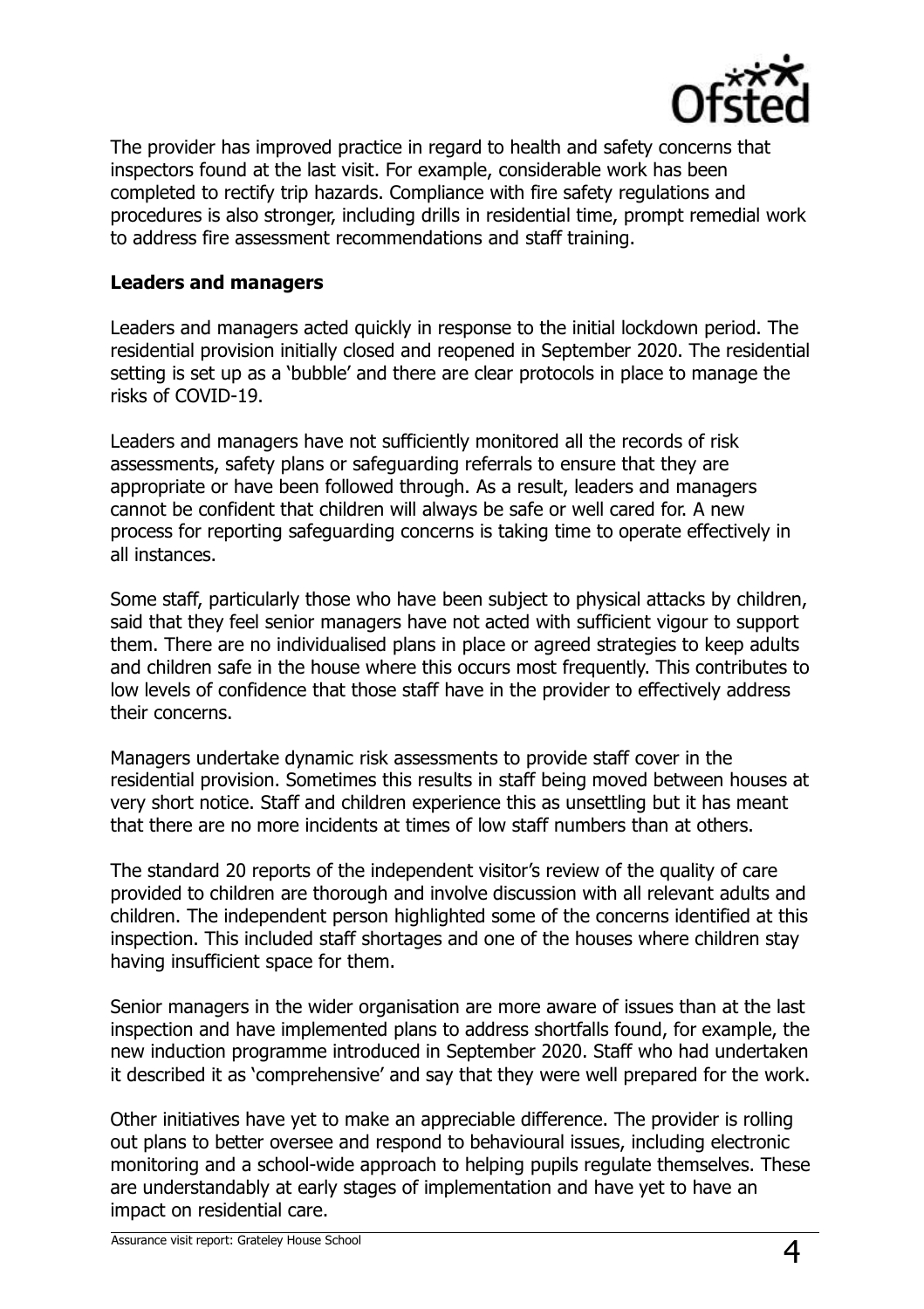

Efforts to improve the rewards and career structure for care workers have so far not resolved the issue of staff retention. Staff, parents and children often experience the level of turnover as disruptive.

Parents have very different experiences of interaction with the school; some parents report 'transparent and honest communication throughout while a few feel 'fobbed off.' Overall, managers and staff attempt to work cooperatively with family members, carers and professionals to meet the needs of pupils.

## **What does the residential special school need to do to improve?**

#### **Compliance with the national minimum standards for residential special schools**

The school does not meet the following national minimum standards for residential special schools:

- Children's physical, emotional and social development needs are promoted. (NMS 3.1)
- Accommodation is suitably furnished and of sufficient size for the number, needs and ages of children accommodated, with appropriate protection and separation between girls and boys, age groups and accommodation for adults. Bedding is clean and suitable, and is sufficiently warm. (NMS 5.5)
- The school ensures that: arrangements are made to safeguard and promote the welfare of children at the school; and such arrangements have regard to any guidance issued by the Secretary of State. (NMS 11.1)
- The school's governing body and/or proprietor monitors the effectiveness of the leadership, management and delivery of the boarding and welfare provision in the school, and takes appropriate action where necessary. (NMS 13.1) The issues specified in Appendix 3 are monitored, and action taken to improve outcomes for children as appropriate. (NMS 13.9)
- There is a sufficient number of competent staff deployed appropriately, both as a staff group and on individual shifts, to fulfil the school's Statement of Purpose and meet the individual needs of all children resident in the school. (NMS 15.1)

# **Residential special school details**

**Unique reference number:** SC012450

**Headteacher:** Gary Simm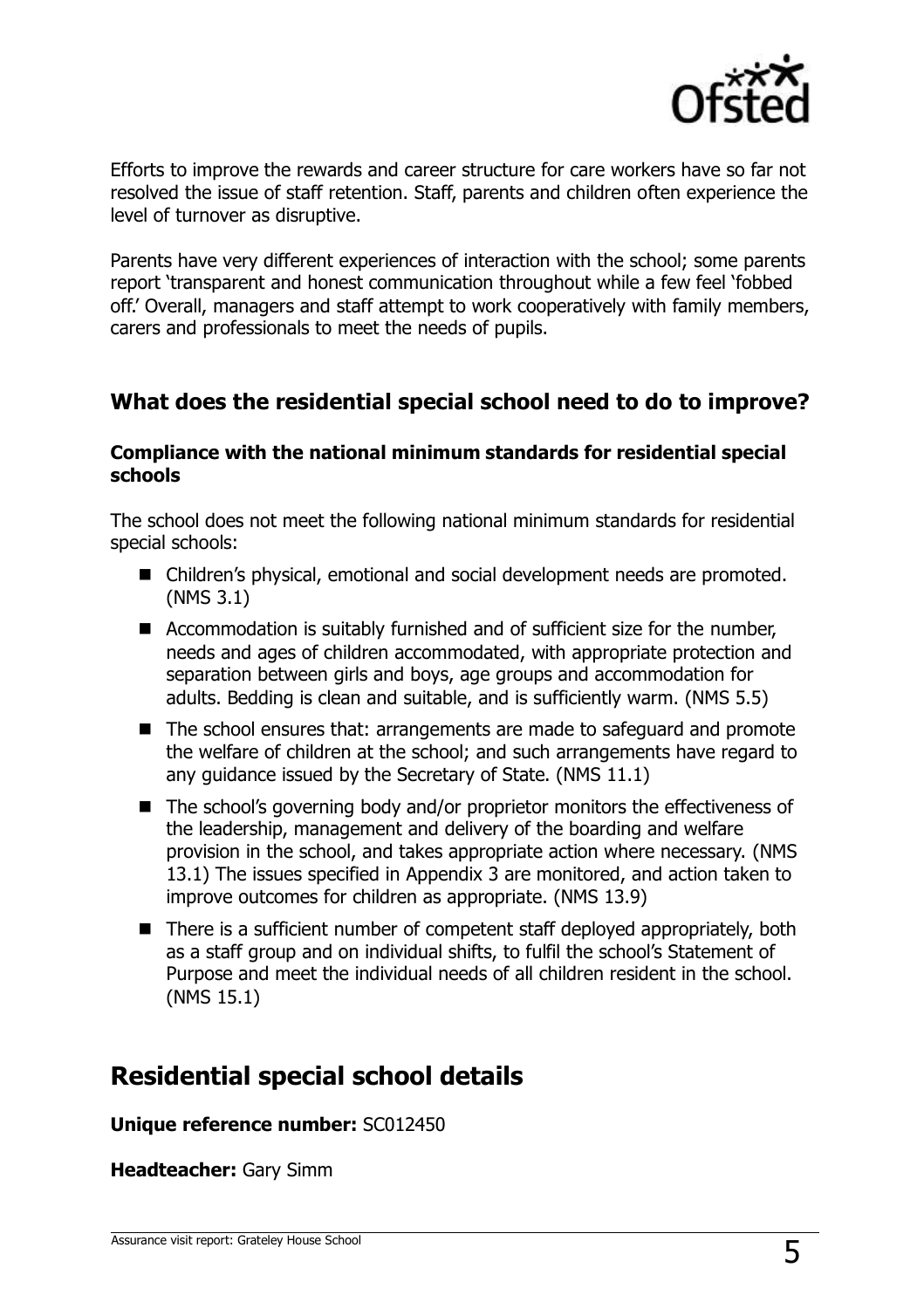

# **Inspectors**

Chris Peel, Social Care Inspector (lead) Emeline Evans, Social Care Inspector Pete Hylton, Regulatory Inspection Manager